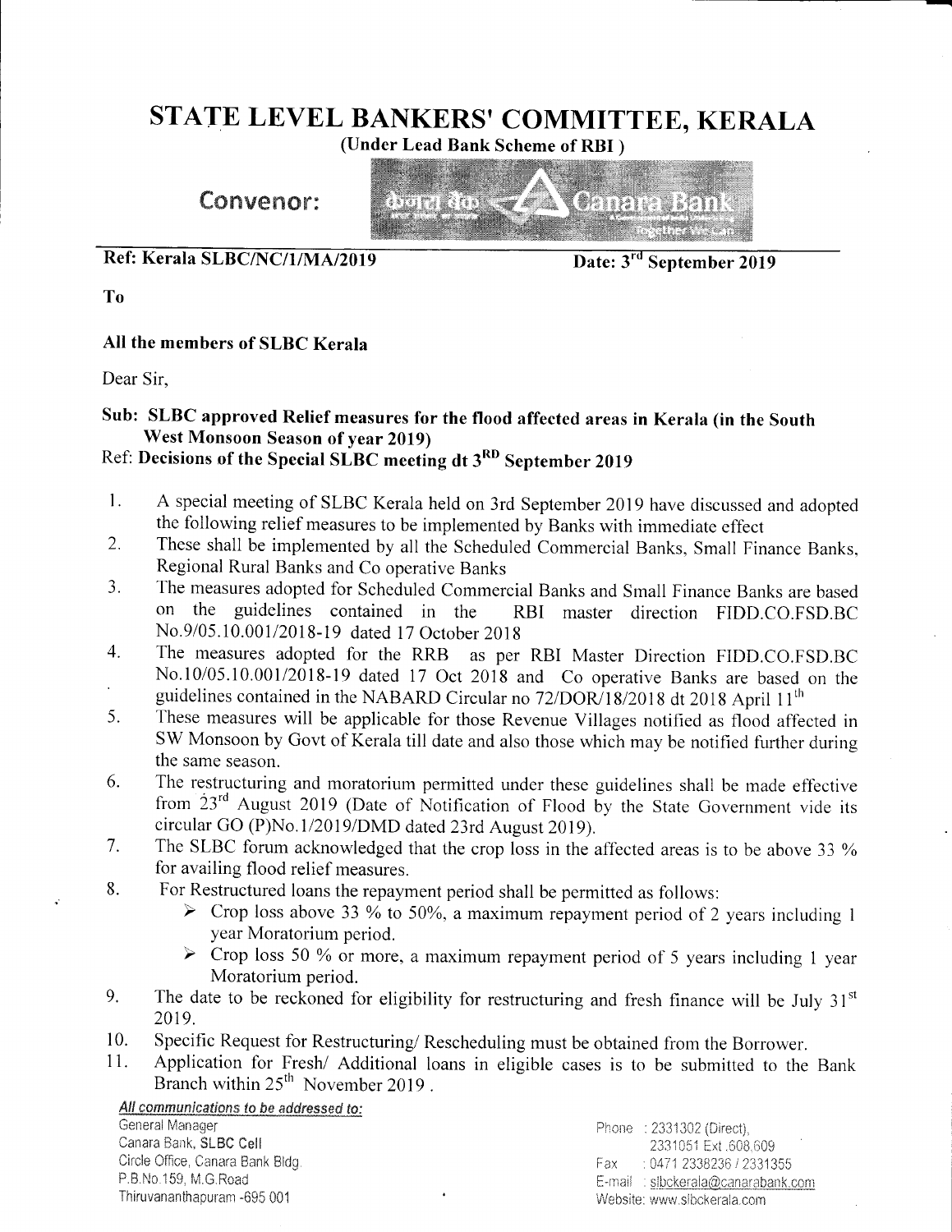- 12. ln the case of crop loans application for fresh loan has to be submitted within the next cropping season. Banks will have to take appropriate credit decisions on the application within one month from the receipt of application.
- The restructuring process is to be completed within  $25<sup>th</sup>$  November 2019. 13.
- The instructions are contained in two chapters 14.
	- a. Credit related relief measures ( Table l)
	- b. Other ancillary measures ( Table 2)

### Table I CREDIT RELATED RELIEF MEASURES

#### A. Short term crop production loans

- $\overline{1}$ . Conversion to term loan if the account is not overdue as on date of declaration
- 2. One year moratorium from the dare 23 August 2019.
- 3. Revised repayment period : Maximum 2/5 years from the above date (2/5 years including moratorium period )
- 4. No additional security to be asked for this conversion
- 5. Fresh Crop Loan based on scale of finance & cultivation area as per extant guidelines
- 6. No additional security or guarantee to be insisted
- 7. Margin shall be waived.
- 8. Rate of Interest shall be as per individual bank's policies
- 9. No Penal interest on current dues and waiver of penal interest in restructured loan
- 10. No Compounding of interest during moratorium period.
- <sup>1</sup>1. No compounding of interest on the fresh loan till its due date.
- 12. The restructured portion of loan shall be treated as Standard asset
- 13. 'fhe fiesh loan also shall be standard asset
- 14. lnsurance claim if any should be adiusted to the rescheduled loan

### B. Long Term(Investment) Credit to Agriculture

1. Where only crop is damaged, but no productive asset damaged<br>i. Moratorium for minimum one year extendable upto 18 months.

- 
- ii. Extending repayment period by one year &rescheduling installments/ current dues accordingly
- iii. Installments defaulted willfully in previous years not eligible for rescheduling
- 2. Where both crop and productive assets are damaged
	- $\overline{\mathbf{i}}$ . Moratorium for minimum one year extendable upto 18 months on case to case basis.
	- ii. Term loan to be rescheduled
	- iii. Fresh crop loan as per item (A) above
	- iv. Need based term loan for repair /acquisition of the damaged productive asset
	- v. Rescheduling period based on overall repaying capacity of borrower vis-à-vis his total liability (including fresh loan). (Maximum extension by 5 years )
	- vi. Installments defaulted willfully in previous years not eligible for rescheduling
- 3. No additional security or guarantee to be insisted for fresh loan/rescheduling
- 4. Rate of Interest shall be as per individual bank's policies.

All communications to be addressed to: General Manager Canara Bank, SLBC Cell Circle Office, Canara Bank Bldg. P.B.No.159, M.G.Road Thiruvananthapuram -695 001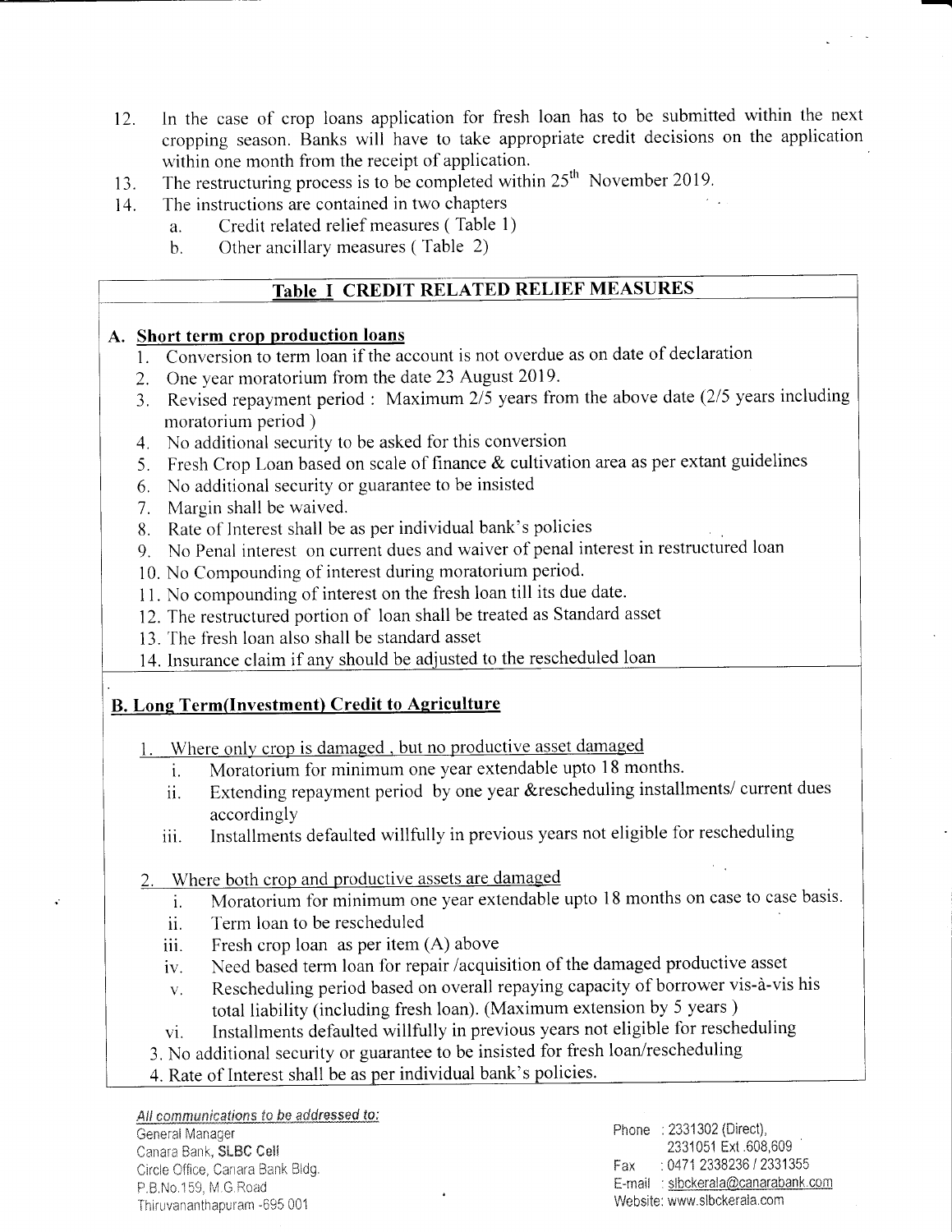- 5. Margin shall be waived.
- 6. The restructured portion of loan shall be treated as Standard asset
- 7. The fresh loan also shall be standard asset
- 8. Insurance claim if any should be adjusted to the rescheduled loan

### C. Credit to agri allied activities dairy/fishery/poultry  $\&$  other animal husbandry

(Both Term loan & Working Capital short term loan )

1. Where there is no damage to livestock or other productive assets

- Moratorium for minimum one year extendable up to l8 months i.
- $ii.$ Extension of repayment period by one year and rescheduling installments/current dues accordingly
- nstallments defaulted willfully in previous years not eligible for rescheduling iii.
- v. Need based working capital loan may be granted as per banks assessment

2. Where livestock & other productive assets are damaged

- i. Moratorium for minimum one year extendable up to 18 months on case to case basis.
- ii. Loan to be rescheduled.
- iii. Rescheduling shall be for a period based on overall repaying capacity of borrower vis-à-vis his total liability (including fresh loan). (Maximum extension by 5 years ).
- iv. Need based term loan  $\&$  working capital limit for repair /acquisition of the damaged productive asset and running cost may be granted based on the viability of the rehabilitated farms as per bank's assessment
- . v. Instalhnents defaulted willfully in previous years not eligible for rescheduling
- vi. No additional security or guarantee to be insisted for fresh loan/rescheduling
- vii. Rate of Interest shall be as per individual bank's policies.
- viii. Margin shall be waived.
- ix. The restructured portion of loan shall be treated as Standard asset
- x. The fresh loan also shall be standard asset
- xi. Insurance claim if anv should be adiusted to the rescheduled loan

# D. MSME (Includine trade)

- 1. Restructuring/ Rescheduling of existing loans
- i. One year moratorium for loans to Micro  $&$  Small enterprises. (May extend upto 18 months on case to case basis)
- ii. Working capital limits, for micro  $\&$  small enterprises may be restructured to Working Capital Term Loan(WCTL) with duration up to maximum 36 months (including moratorium period ) on need basis
- iii. In term loans extension of repayment period by one year and rescheduling installments  $\&$ current dues accordingly for micro  $&$  small enterprises
- iv. For Medium enterprises, a need based moratorium (up to 1 year)  $\&$

#### All communications to be addressed to:

General Manager Canara Bank, SLBC Cell Circle Office, Canara Bank Bldg. P.B.No.159, M.G.Road Thiruvananthapuram -695 001<br>.

Phone : 2331302 (Direct), 2331051 Ext. 608,609 Fax: : 0471 2338236 / 2331355 E-mail : slbckerala@canarabank.com Website: www.slbckerala.com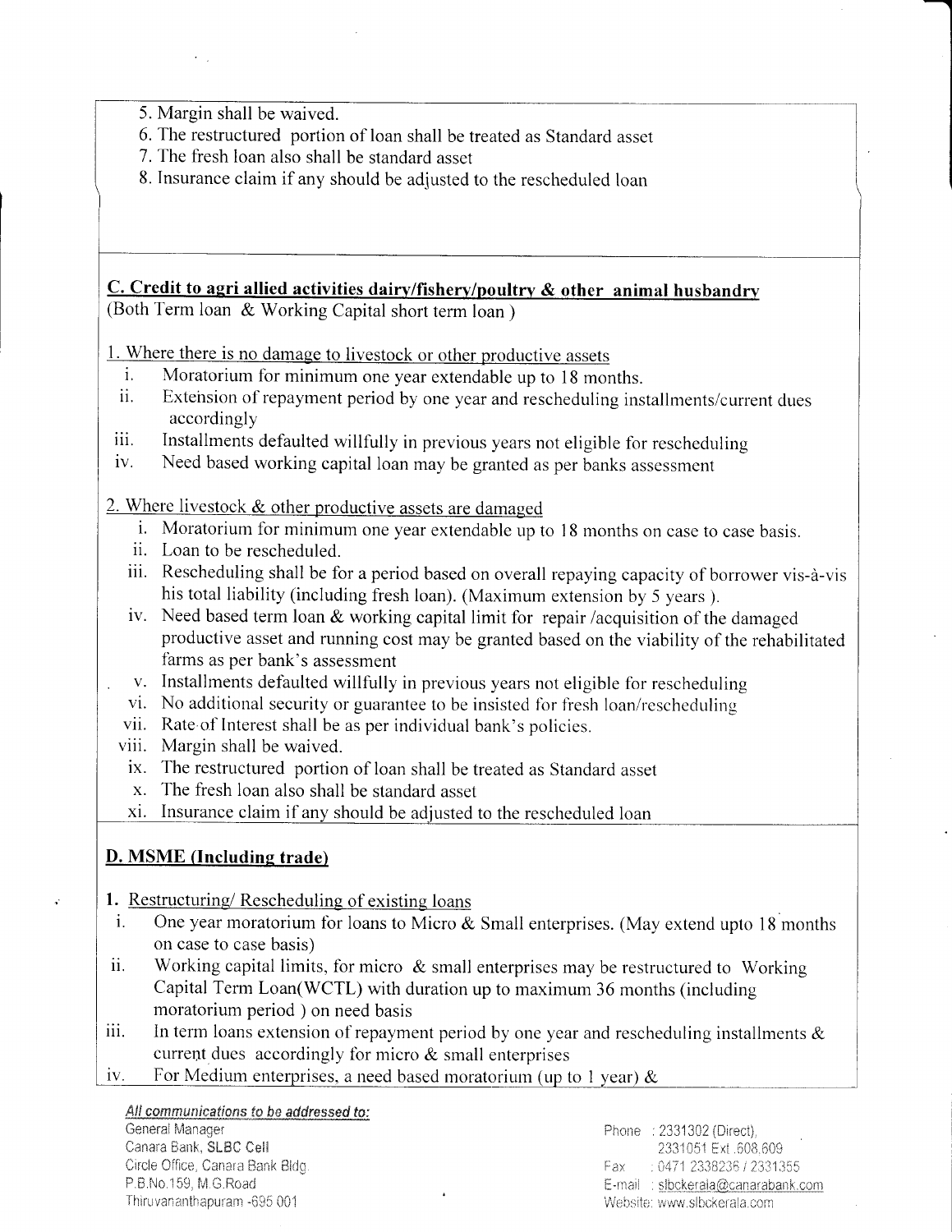Rescheduling/Restructuring for a period based on overall repaying capacity of borrower visà-vis his total liability.

- v. Installments defaulted willfully in previous years not eligible for rescheduling
- 2. Fresh loans /additional loan

1. Need based fiesh loans may be extended based on the case to case assessment of requirement, and repayment capacity of individual borrowers,

2. The primary consideration for extending fresh/additional credit for rehabilitation shall be the viability of the unit after rehabilitation

- 3. Security & Rate of Interest shall be as per individual bank's policies.
- 4. Margin shall be waived for micro and small enterprises
- 5. The Rescheduled/restructured loan shall be treated as Standard asset
- 6. The fresh loan also shall be standard asset
- 7. Insurance claim if any should be adiusted to the rescheduled loan

# E. HOUSING LOANS

1. Rescheduling of existing loans

Need based moratorium up to 1 year & rescheduling installments accordingly

Installments detaulted willfully in previous years not eligible for rescheduling

2. Fresh Loans

- 1. Need based Top up loan for House repair/renovation/refurnishing/reconstruction.
- 2. Eligibility, Loan amount, Repayment period, Rate of Interest, Repayment Holiday, Security  $\&$ other conditions as applicable to housing loan scheme of Individual Banks.
- 3. Margin may be waived for fresh loans up to Rs.5 lakhs
- 4. The restructured portion of loan shall be treated as Standard asset
- 5. The fiesh loan also shall be standard asset

6. Insurance claim if any should be adiusted to the rescheduled loan

# F. EDUCATION LOANS

<sup>1</sup>. Moratorium of 6 months of loans which are standard assets and whose repayment has commenced & rescheduling installments accordingly

- 2. Installments defaulted willfully in previous years not eligible for rescheduling
- 3. The rescheduled loan shall be treated as Standard asset
- 4. lnsurance claim if any should be adjusted to the rescheduled loan

### G. <u>FRESH CONSUMPTION LOANS</u>

- 1. Fresh consumption loans up to Rs.10,000/- may be granted on need basis to the calamity affected borrowers. Individual Banks may consider higher limits also.
- 2. Repayable in 30months
- 3. Security and Margin may be waived
- 4. Interest rate at individual bank's rates

# **H** GENERAL TERMS

1. In the case of term loans Installments defaulted willfully in previous years are not eligible for rescheduling

### All communications to be addressed to:

General Manager Canara Bank, SLBC Cell Circle Office, Canara Bank Bldg. P.B.No.159, M.G.Road Thiruvananthapuram -695 001

Phone : 2331302 (Direct), 2331051 Ext .608,609 Fax : 0471 2338?36 / 2331355 E-mail : slbckerala@canarabank.com Website: www.slbckerala.com

 $\sim 10^7$